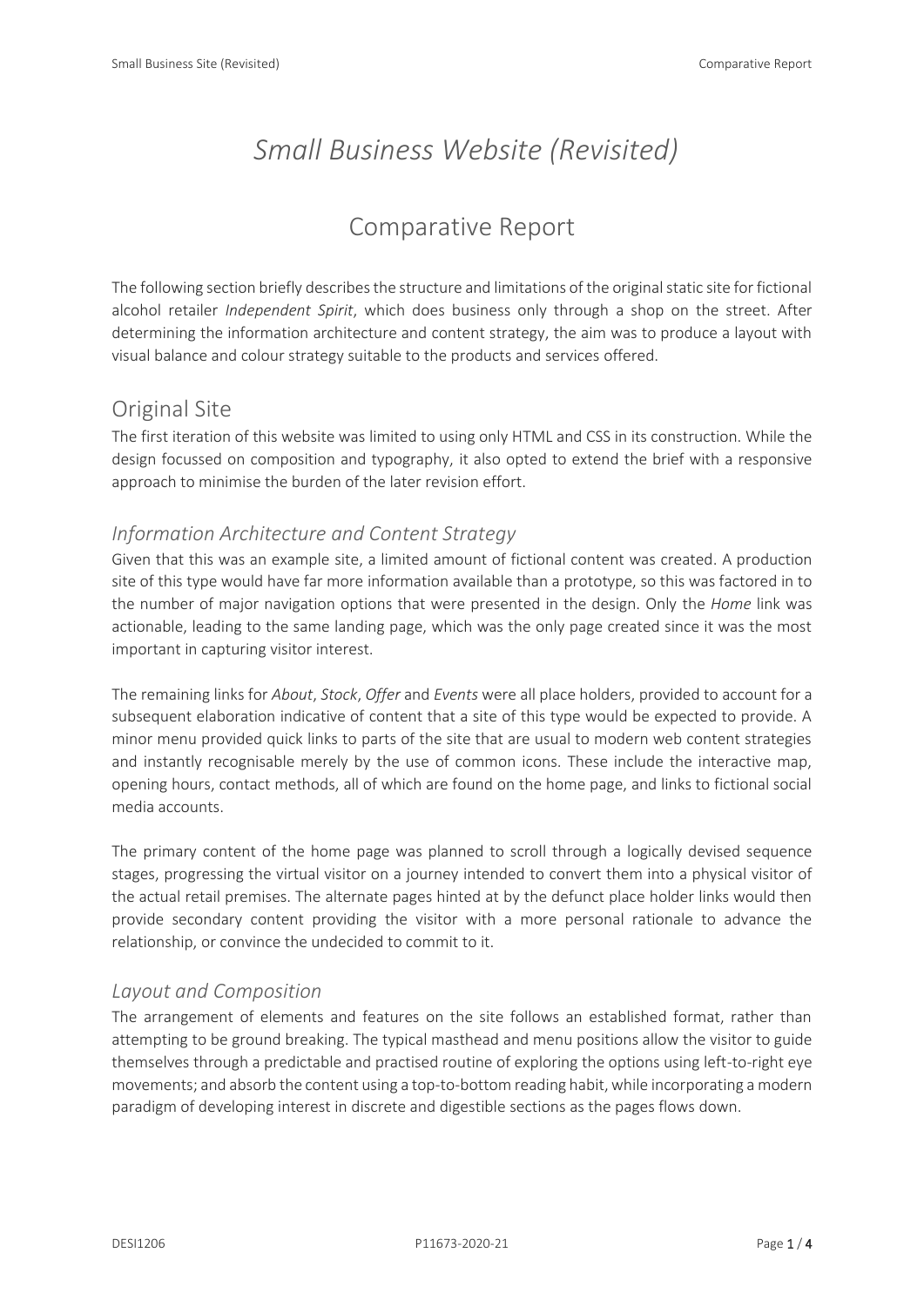#### *Colour and Typography*

The colours for the site were chosen to be relevant to those found naturally in grains, hops and derived beverage products; for example, creams, beiges, browns, oranges and golds. The palette was kept deliberately limited to avoid over emphasis and distraction, following the modern trend of simplicity and contrast.

The adaptive dove logo uses the *Italiana* and *Pinyon Script* typefaces, and the content uses *Raleway* for the titles and menus, and *Montserrat* for the body. The plainer contemporary typeface selection for the content was chosen deliberately to contrast against the more striking classic poster styles used by the logo.

#### *Responsiveness and Accessibility*

The site was conceived from the initial sketches to 'progressively enhance' out of the narrow portrait aspects found on mobile devices onto the wider landscape aspects found on desktop computers. The limited size of smartphone screens limited creativity in this regard, which would otherwise come at the expense of user experience. This necessitated the use of a typical collapsible menu, which is implemented using the familiar 'burger' button and slide-out panel, now ubiquitous on mobile and even many desktop scale sites.

To facilitate effective use of screen space for the header, an adaptable logo was designed for different space constraints while still remaining instantly recognisable in any configuration. The use of the flex box property was used almost exclusively for expanding content from vertical columns to fill out horizontal space in a way that ensures most content at any width appears reasonably well arranged. This allows the site to be compatible more widely than if a grid layout was used solely, while conveniently avoiding the provision of reversionary code for browsers without support for grid.

For mobile screens held close to the eyes, sizes of 12-14px were deemed acceptable for body text at the default browser scale; but all text is adjusted to larger 14-16px font sizes at the transition to desktop and tablet screen resolutions beyond 640px. The only exception is the rarely used footer information, which follows the modern trend of relatively small text signifying its subordinate place in the visual hierarchy.

#### Revised Site

The second iteration uses most assets of the first site to reconstruct the revised version. It utilises the advances afforded by the addition of PHP, JavaScript and other technologies to improve on the original prototype. Most notable are the additional pages that are presented through a single access point, allowing many new pages to be created virtually by altering the content only.

#### *Resource Modularity*

The HTML generated for each page requires that a different version of supporting files are used: a PHP file containing the HTML mark-up for content specific to the page requested, and an associated secondary CSS file. The decision of which files to include relies on a PHP script that is executed before the HTML mark-up from the landing page is parsed:

```
initialise.inc.php
```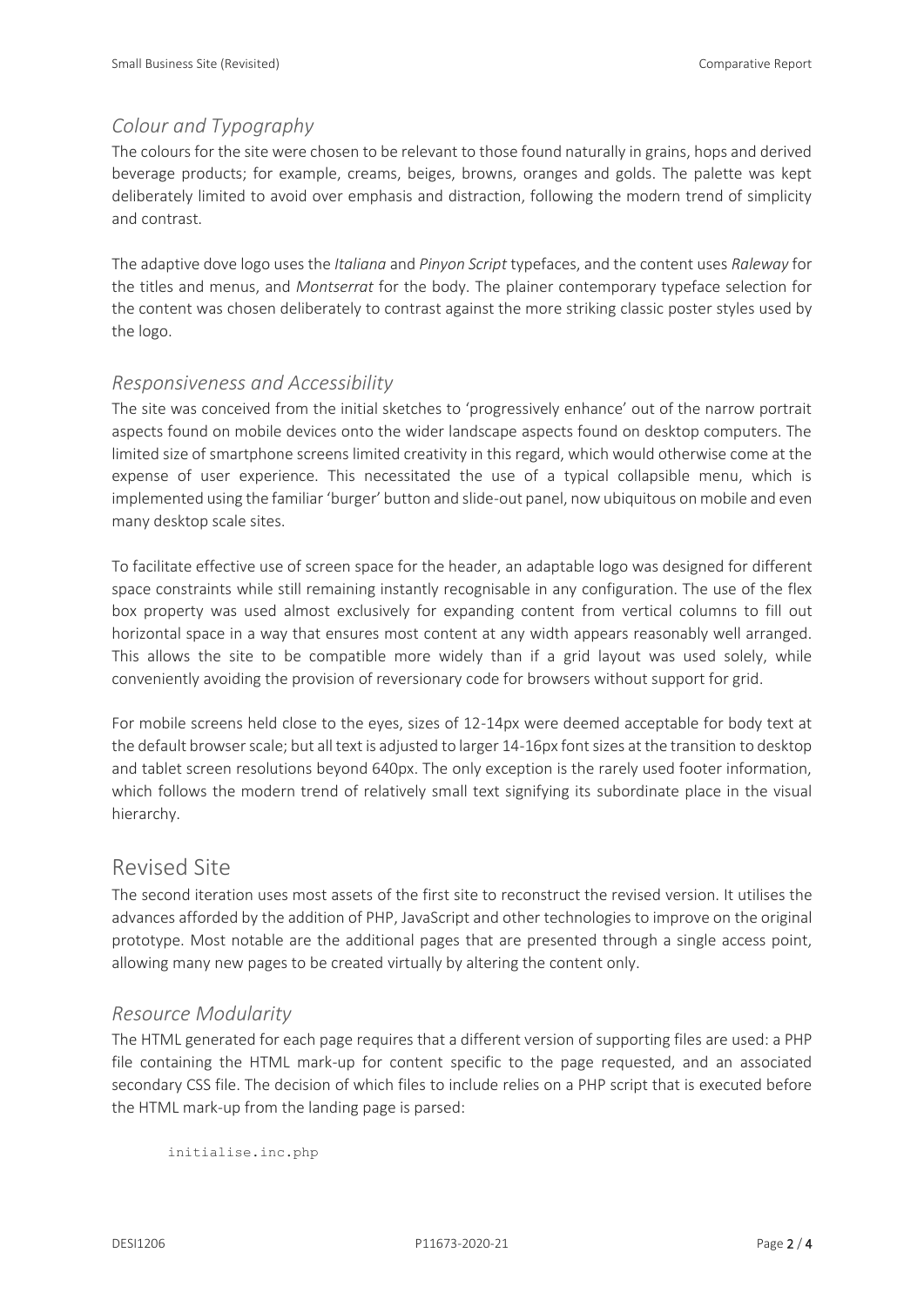This file sets several variables depending on the URL query parameter provided, which informs the server which version of the page has been requested:

\$data page (sets a custom attribute to determine file names) \$page name (provides the page prefix to the title element) \$page desc (provides unique text for the description metatag)

The first is used in concatenating the file names required to request the appropriate CSS and content files; and the rest are used to tailor the page naming and meta descriptions appropriately as indicated.

#### *Structural Modularity*

To expand the original site using just HTML, each new page would have to have its own HTML document, which would duplicate mark-up common to all pages, and make maintenance extremely laborious and inconsistent. Using PHP generated pages offers two main approaches to mitigate these problems: first, there can be an HTML document for each page with the required content, which inserts modularised headers, footers and other repeated elements; or second, a universal landing page describing those standard elements, which inserts variable content elements based on user requests.

The second approach was favoured here because a series of sections can be isolated for all content, and so there is only ever one resource requested by the user followed by a URL query parameter to determine the content required:

```
index.php?page=about
```
The PHP script discussed previously selects which one of the several files containing content mark-up is then requested:

```
home.inc.php
about.inc.php
stock.inc.php
```
A further two content documents are included for a custom error page and a generic warning message for pages not yet constructed, such as the *Offers* and *Events* pages:

```
error.inc.php
empty.inc.php
```
If the program logic determines a recognised page is requested but not yet constructed, then the empty version is selected, else the error page is used. The content is then inserted by the server into the *main* element of the HTML page as required to generate the final page sent to the user.

#### *Presentation Modularity*

The modular approach to the HTML content also required better management of the associated CSS. The single global file was separated into a two files: the first has all necessary declarations for common page elements and generic content sections as previously; but the second now contains CSS declarations and overrides for the specific content sections of the page it relates to.